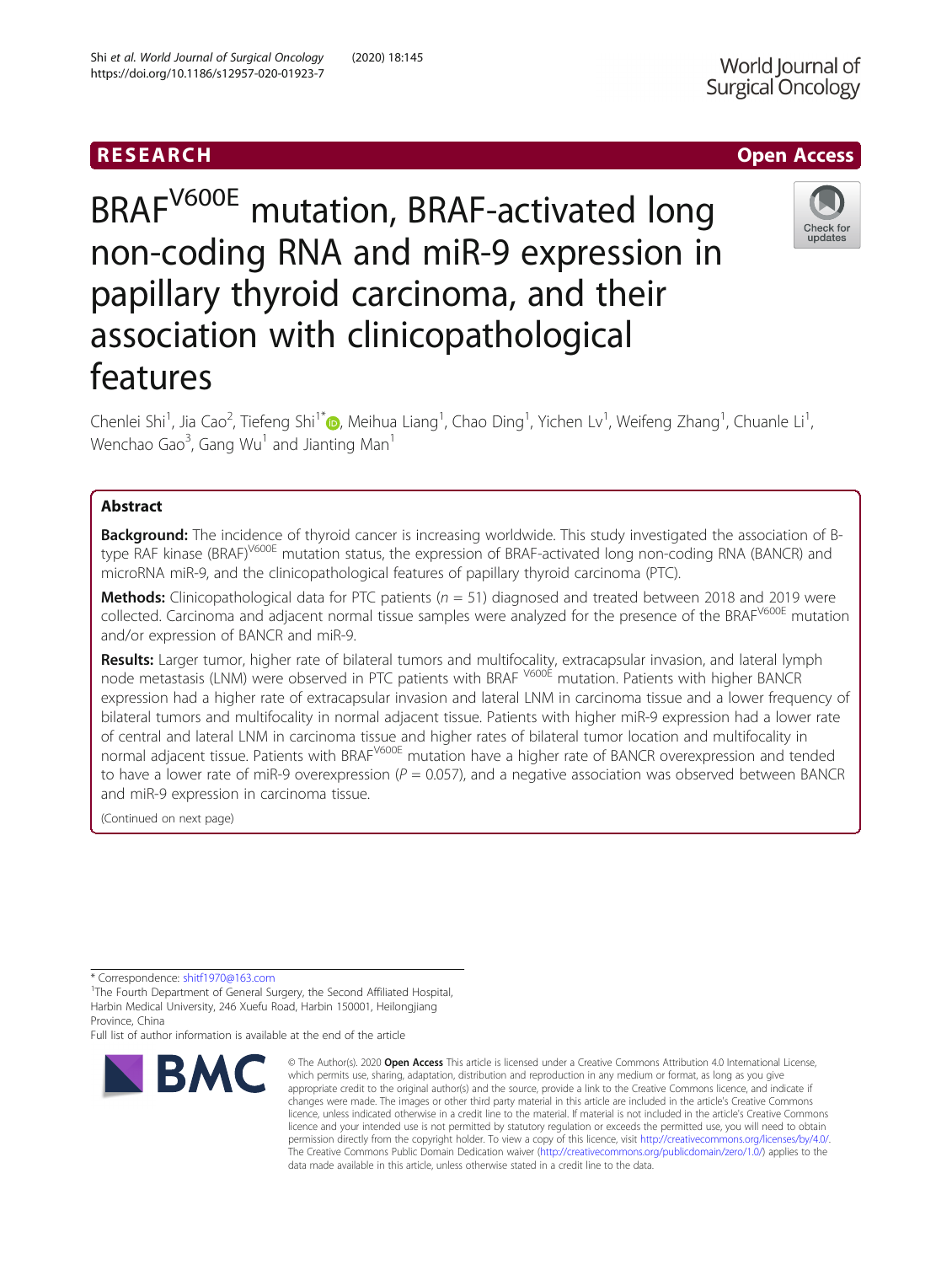## (Continued from previous page)

Conclusions: BRAF<sup>V600E</sup> mutation and the BANCR and miR-9 expression were closely associated with the tumor size, bilateral tumor location, multifocality, extracapsular invasion, and lateral LNM. PTC patients with these clinicopathological characteristics, BRAFV600E mutation, and high BANCR expression and low miR-9 expression needed earlier surgical treatment and are recommended for total thyroidectomy in primary surgery for reducing the risk of recurrence. These findings provide new insight into the molecular basis for PTC and can inform strategies for the management of PTC.

Keywords: Papillary thyroid carcinoma, BRAF <sup>V600E</sup> mutation, BRAF-activated long non-coding RNA, miR-9

## Introduction

Thyroid cancer is an endocrine malignancy and its incidence is increasing worldwide, especially in developed countries [\[1](#page-6-0)]. Papillary thyroid carcinoma (PTC) is the most common pathological subtype of thyroid cancer, accounting for 80–90% of cases [\[2](#page-6-0)]. PTC is thought to arise through interactions between genetic and environmental factors. The most common genetic changes in PTC are mutations in B-type RAF kinase (BRAF) of the RAS/BRAF/mitogen-activated protein kinase signaling pathway [\[3](#page-7-0)]; the most frequent mutation (95%) is  $BRAF<sup>V600E</sup>$  [[4,](#page-7-0) [5\]](#page-7-0), which is associated with enhanced extrathyroid extension, lymph node metastasis (LNM), and advanced tumor stage  $[6-8]$  $[6-8]$  $[6-8]$  $[6-8]$ . However, this has not been corroborated by other studies [\[9](#page-7-0)], and therefore the relationship between clinicopathological characteristics of PTC and BRAFV600E mutation remains unclear.

Long non-coding (lnc)RNAs are RNA molecules with a length greater than 200 nt that are transcribed from non-protein-coding sequences in the genome. LncRNAs play an important role in gene regulation at the epigenetic, transcriptional, and translation levels and in posttranslational protein modification [[10](#page-7-0), [11\]](#page-7-0), and have been implicated in processes such as tumorigenesis as well as tumor progression, metastasis, and recurrence [[12](#page-7-0)–[15](#page-7-0)]. For example, the lncRNA BRAF-activated long non-coding RNA (BANCR) promotes proliferation, inhibits apoptosis and G1 arrest, and stimulates autophagy in IHH-4 thyroid cancer cells [[16\]](#page-7-0). Micro(mi)RNAs are small ncRNAs with length of about 22 nt that negatively regulate the expression of target genes at the posttranscriptional level by inducing the degradation or inhibition of the translation of mRNAs. The interaction between lncRNA and miRNAs has been shown to influence tumor development and progression [\[17](#page-7-0)]. The miRNA miR-9 regulates the growth of cancer cells, and BANCR and miR-9 mutually regulate by altering the activity of nuclear factor (NF)-κB in gastric cancer cells [[18\]](#page-7-0). However, it is unclear how this is related to clinicopathological features in PTC patients. Although thyroid tumor diagnosis has been improved by high-frequency ultrasound [\[19](#page-7-0)], about 20% of PTC patients show recurrence and have poor prognosis due to distant metastasis

[[20\]](#page-7-0). Clarifying the mechanisms underlying PTC progression can lead to the development of more effective treatment strategies.

In this study, we investigated the relationships between the molecular features of PTC including BRAF<sup>V600E</sup> mutation and BANCR and miR-9 expression, and clinicopathological characteristics of PTC patients. Our findings provide important insight into the molecular basis for pathophysiological changes leading to PTC progression.

#### Patients and method

## Patients

PTC patients ( $n = 51$ ) who underwent thyroidectomy during the period from March 2018 to October 2019 at the Second Affiliated Hospital of Harbin Medical University were recruited. The study was approved by the Ethics Committee of the Second Affiliated Hospital of Harbin Medical University (no. ky2018-155) and was carried out in accordance with the principles of the Helsinki Declaration. Written informed consent was provided by all participants. The inclusion criteria were as follows: (1) preliminary diagnosis by preoperative palpation and color ultrasound confirmed by intraoperative rapid pathology and postoperative pathology detection; (2) no history of thyroid disease and not receiving thyroid-related medications; (3) no history of Graves' disease; and (4) surgery performed by the same team of doctors. Patient data including sex, age, tumor location (uni-/bilateral), tumor size, multifocality, extracapsular invasion, extrathyroid extension, Hashimoto's disease, LNM location (central or lateral), and tumor-nodemetastasis (TNM) stage were collected. The clinicopathological classification was carried out according to (2010) American Joint Committee (AJCC) on Cancer 7th Edition. Carcinoma tissue and adjacent tissue (normal gland tissue 5 mm from the tumor edge) were collected and analyzed for the presence of the BRAF<sup>V600E</sup> mutation and BANCR and miR-9 expression.

## Detection of BRAF<sup>V600E</sup> mutation

Detection of the BRAF<sup>V600E</sup> mutation in carcinoma tissue was performed as previously described [\[21](#page-7-0)].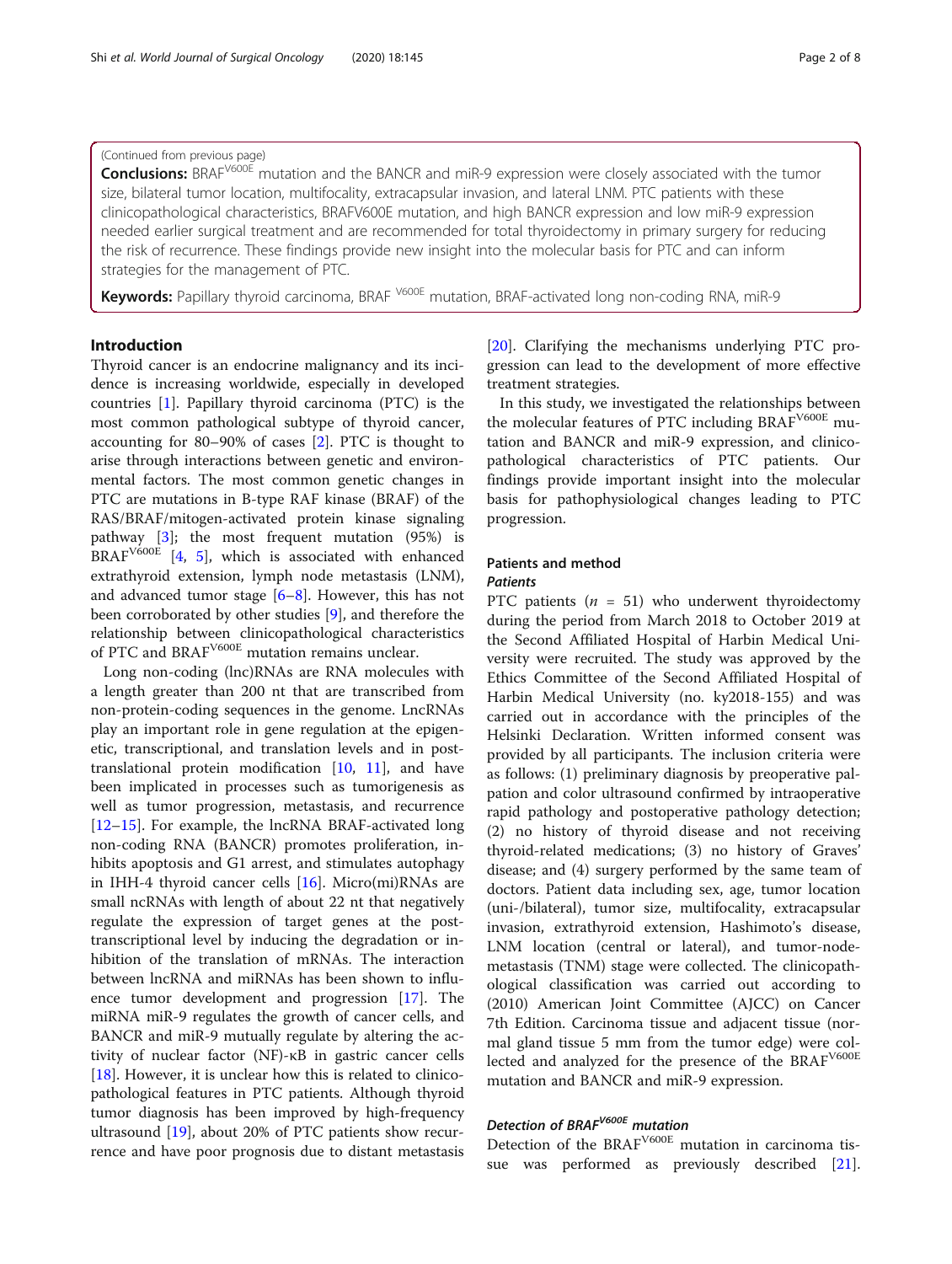Genomic DNA was isolated using a commercial kit (AmoyDx FFPE DNA Kit; Amoy Diagnostics, Xiamen, China) according to the manufacturer's instructions. DNA concentration was measured with an ultraviolet spectrophotometer; the optical density at 260 nm  $(OD<sub>260</sub>)$  and  $OD_{280}$  were 1.8 and 2.0, respectively. BRAF<sup>V600E</sup> mutation status was determined using a kit (AmoyDx BRAF<sup>V600E</sup> Mutation Detection Kit; Amoy Diagnostics) on a CFX96 real-time PCR detection system (Bio-Rad, Hercules, CA, USA). The sample was classified as positive or negative for the mutation if the carboxyfluorescein fluorescence signal Ct value was  $<$  28 and  $\geq$  28, respectively.

#### Real-time quantitative RT-PCR

Carcinoma ( $n = 51$ ) and adjacent normal tissue ( $n = 31$ ) samples were used to detect expression levels of BANCR and miR-9. Total RNA was extracted by TRIpure and reverse transcribed to cDNA using a cDNA Synthesis kit (BioTeke, Beijing, China) for BANCR, and a miRNA First Strand Synthesis kit (Takara, Dalian, China) for miR-9. Real-time PCR was performed on an Exicycler 96 fluorescence quantitative instrument (Bioneer, Seoul, Korea) using the primers shown in Table 1. The expression levels of BANCR and miR-9 were determined with the comparative method  $(2^{-\Delta\Delta Ct})$  relative to those of the  $\beta$ -*actin* and 5S genes, respectively.

#### Statistical analysis

Statistical analyses were performed using SPSS v.13.01S (Beijing Stats Data Mining Co., Beijing, China). Data are presented as mean  $\pm$  SD or as a percentage as appropriate. Differences between groups were analyzed with the independent samples  $t$  test for continuous variables, and with the  $\chi^2$  test or Fisher's exact tests for the categorical variables. P values were two-tailed, and  $P < 0.05$  was considered significant.

#### Results

## Clinicopathological characteristics and prognosis of PTC patients

A total of 51 PTC patients who underwent thyroid surgery were enrolled in the study. There were no patients

|  | Table 1 Primers used in qRT-PCR |  |  |
|--|---------------------------------|--|--|
|  |                                 |  |  |

with distant metastasis of lung or bone; 14 of them underwent unilateral thyroidectomy and central lymph node dissection, 20 patients underwent total thyroidectomy and bilateral lymph node dissection, and 17 patients underwent total thyroidectomy and bilateral lymph node dissection and unilateral neck lymph node dissection. There were 37 females and 14 males. The mean age was  $41.7 \pm 11.6$  years (range 23–62 years). Bilateral localization was observed in 60.8% of patients. The mean tumor size was  $1.7 \pm 0.8$  cm (range 0.9–4.3) cm). Multiple tumors were found in 70.6% of patients. Extracapsular invasion and extrathyroid extension were observed in 52.9% and 15.7 of patients, respectively, and 11.8% had Hashimoto's disease. Central LNM was present in 62.7% of patients while central and lateral LNM were detected in 33.3% of patients. T1, T2, and T3 of TNM stage were observed in 51.0%, 33.3%, and 15.7 of patients, respectively (Table [2](#page-3-0)).

## Differences in clinicopathological characteristics of patients according to BRAF<sup>V600E</sup> mutation status and BANCR and miR-9 expression in carcinoma tissue

Sex, age, extrathyroid extension, co-occurrence of Hashimoto's disease, and TNM stage were unrelated to BRAFV600E mutation status and BANCR and miR-9 levels in carcinoma tissue. However, patients with the mutation had larger tumors, a higher frequency of bilateral tumor, multifocality, extracapsular invasion, and lateral LNM compared with those without the mutation. Patients with higher BANCR expression had a higher rate of extracapsular invasion and lateral LNM, and those with higher miR-9 expression had a lower rate of central and lateral LNM but no significant differences in other variables relative to patients with lower miR-9 expression (Table [3\)](#page-4-0).

## Relationship between clinicopathological characteristics and BANCR and miR-9 expression in normal adjacent tissue

Patients with higher BANCR expression in adjacent normal tissue had a lower frequency of bilateral tumors and

| Primer           | Sequence $(5' \rightarrow 3')$ | Size of target fragment (bp) |
|------------------|--------------------------------|------------------------------|
| <b>BANCR-F</b>   | CCCCTGACCCTAAGGAAATA           | 150                          |
| <b>BANCR-R</b>   | GAACTGGCAAGGCTCAAACT           |                              |
| $\beta$ -actin-F | CTTAGTTGCGTTACACCCTTTCTTG      | 156                          |
| $\beta$ -actin-R | CTGTCACCTTCACCGTTCCAGTTT       |                              |
| miR-9-5p-F       | <b>CGCCGCTCTTTGGTTATCTAG</b>   | 63                           |
| $miR-9-5p-R$     | <b>GTGCAGGGTCCGAGGTATTC</b>    |                              |
| $5S-F$           | <b>TCTCGTCTGATCTCGGAAGC</b>    | 125                          |
| $5S-R$           | TGGTGCAGGGTCCGAGGTAT           |                              |
|                  |                                |                              |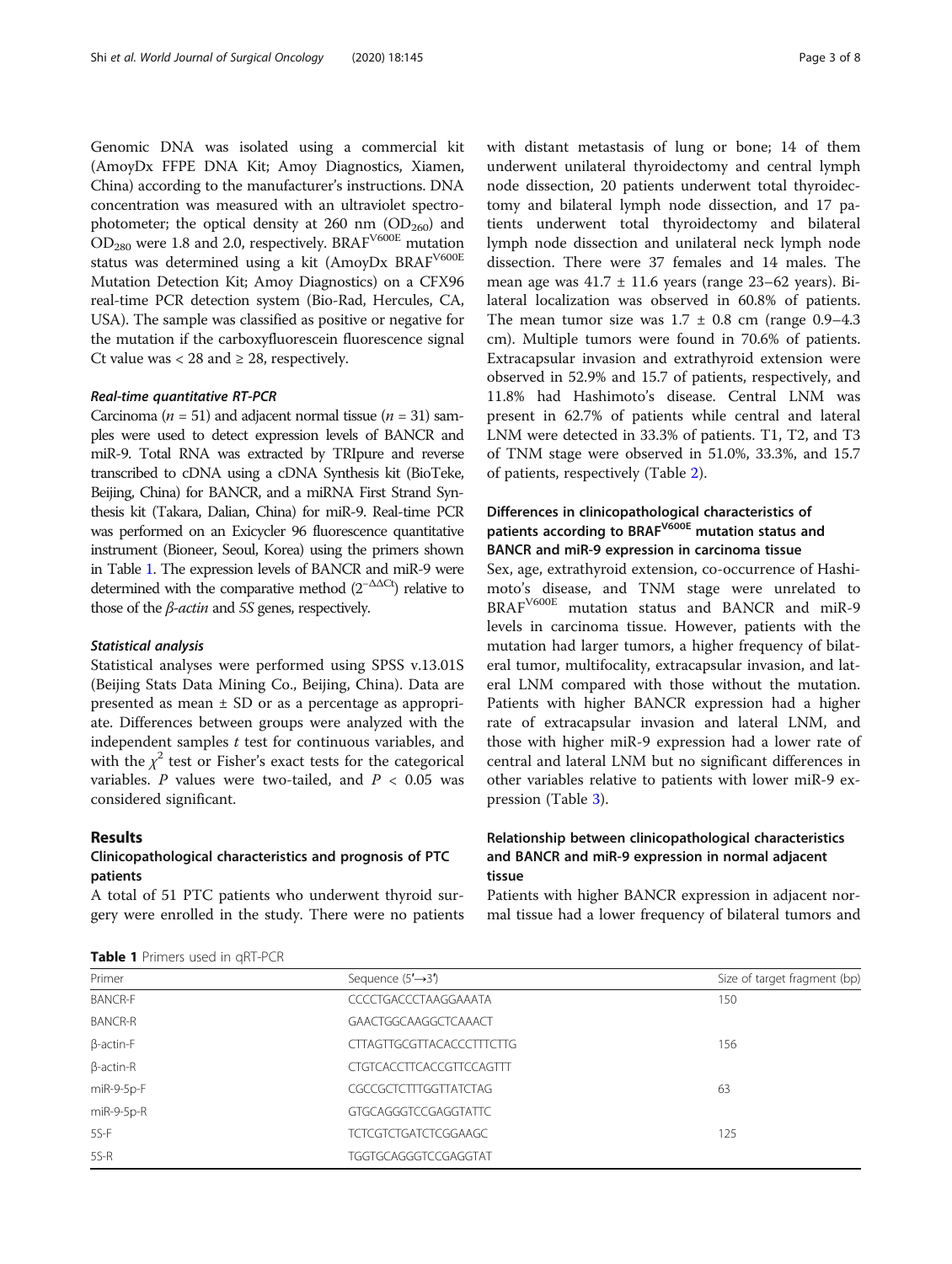<span id="page-3-0"></span>Table 2 Clinicopathological characteristics of 51 PTC patients

| Characteristics        | Patients (n)    | Percent (%) |
|------------------------|-----------------|-------------|
| Sex                    |                 |             |
| Female                 | 37              | 72.5        |
| Male                   | 14              | 27.5        |
| Age (years)            | $41.7 \pm 11.6$ |             |
| $\leq 45$              | 32              | 62.7        |
| >45                    | 19              | 37.3        |
| Tumor location         |                 |             |
| Unilateral             | 20              | 39.2        |
| Bilateral              | 31              | 60.8        |
| Tumor size (cm/mean)   | $1.7 \pm 0.8$   |             |
| Multifocality          |                 |             |
| Single                 | 15              | 29.4        |
| Multiple $(2 2)$       | 36              | 70.6        |
| Extracapsular invasion |                 |             |
| No                     | 24              | 47.1        |
| Yes                    | 27              | 52.9        |
| Extrathyroid extension |                 |             |
| No                     | 43              | 84.3        |
| Yes                    | 8               | 15.7        |
| Hashimoto's disease    |                 |             |
| No.                    | 45              | 88.2        |
| Yes                    | 6               | 11.8        |
| Central LNM            |                 |             |
| <b>No</b>              | 19              | 37.3        |
| Yes                    | 32              | 62.7        |
| Lateral LNM            |                 |             |
| No                     | 34              | 66.7        |
| Yes                    | 17              | 33.3        |
| TNM stage              |                 |             |
| T1                     | 26              | 51.0        |
| T <sub>2</sub>         | 17              | 33.3        |
| T <sub>3</sub>         | 8               | 15.7        |

LNM lymph node metastasis; TNM tumor-node-metastasis

multifocality, and a larger tumor as compared to those with lower BANCR levels. However, patients with elevated miR-9 level had higher rates of bilateral tumors and multifocality. There was no relationship between the other variables and the expression of BANCR and miR-9 (Table [4\)](#page-5-0).

## Relationship between BANCR and miR-9 expression and BRAFV600E mutation status

Patients with BRAF<sup>V600E</sup> mutation have a higher rate of BANCR overexpression and tended to have a lower rate of miR-9 overexpression ( $P = 0.057$  $P = 0.057$  $P = 0.057$ ) (Table 5). PTC patients had higher and lower rates of elevated BANCR

and miR-9 expression, respectively, in carcinoma vs. adjacent normal tissue, and there was a negative association that was observed between BANCR and miR-9 expression in carcinoma (Table [6](#page-6-0)).

## **Discussion**

Among malignant thyroid tumors, PTC is a common histopathological subtype [[22,](#page-7-0) [23\]](#page-7-0). Given that imaging modalities are used for physical examination of thyroid, the diagnosis rate of thyroid tumors is increasing worldwide. However, this has not translated into a decrease in mortality rate, although it is possible that thyroid cancer is overdiagnosed and overtreated  $[1, 24]$  $[1, 24]$  $[1, 24]$  $[1, 24]$ . Ito Y et al.  $[20]$  $[20]$  $[20]$ reported that up to 20% of patients show recurrence and have poor prognosis due to distant metastasis in PTC metastasis. Therefore, the excessive or inadequacy treatment on PTC is confusing. Thus, the biological characteristics of PTC require clarification for finding suitable PTC patients of surgery through analyzing the relationship between their clinicopathological features, BRAFV600E mutation status, and BANCR and miR-9 expression.

The BRAFV600E mutation is the most common genetic change in PTC patients and is not observed in normal thyroid tissue or benign lesions; therefore, we did not evaluate BRAFV600E mutation status in normal tissue in the present study. We detected the BRAF<sup>V600E</sup> mutation in the carcinoma tissue of 76.5% patients; although it was unrelated to sex, age, extrathyroid extension, cooccurrence of Hashimoto's disease, and TNM stage, patients with the mutation had larger tumors, a higher frequency of bilateral tumor location, multifocality, extracapsular invasion, and lateral LNM compared with those without the mutation. Consistent with our findings, a meta-analysis of 32 studies and 6372 patients found that BRAF<sup>V600E</sup> mutation was associated with several of the variables used in prognostic staging systems such as tumor size, multifocality, and LNM [[25](#page-7-0)]. Another study indicated that extracapsular invasion is an indicator of distant metastasis and poor prognosis in patients with PTC [[26\]](#page-7-0). Our results showed that patients with higher expressions of BRAF<sup>V600E</sup> mutation and BANCR have higher rates of extracapsular invasion.

In the present study, patients with higher BANCR expression had a higher rate of lateral LNM, and those with higher miR-9 expression had a lower rate of central and lateral LNM. In addition, patients with the BRAFV600E mutation had a higher frequency of lateral LNM compared with those without the mutation. Previous studies have mainly focused on LNM in the central region [\[27,](#page-7-0) [28](#page-7-0)] based on complete central neck dissection. However, more attention needs to be paid to LNM in the lateral region, not only the confirmed LN should be dissect, but also preventive LN dissection should be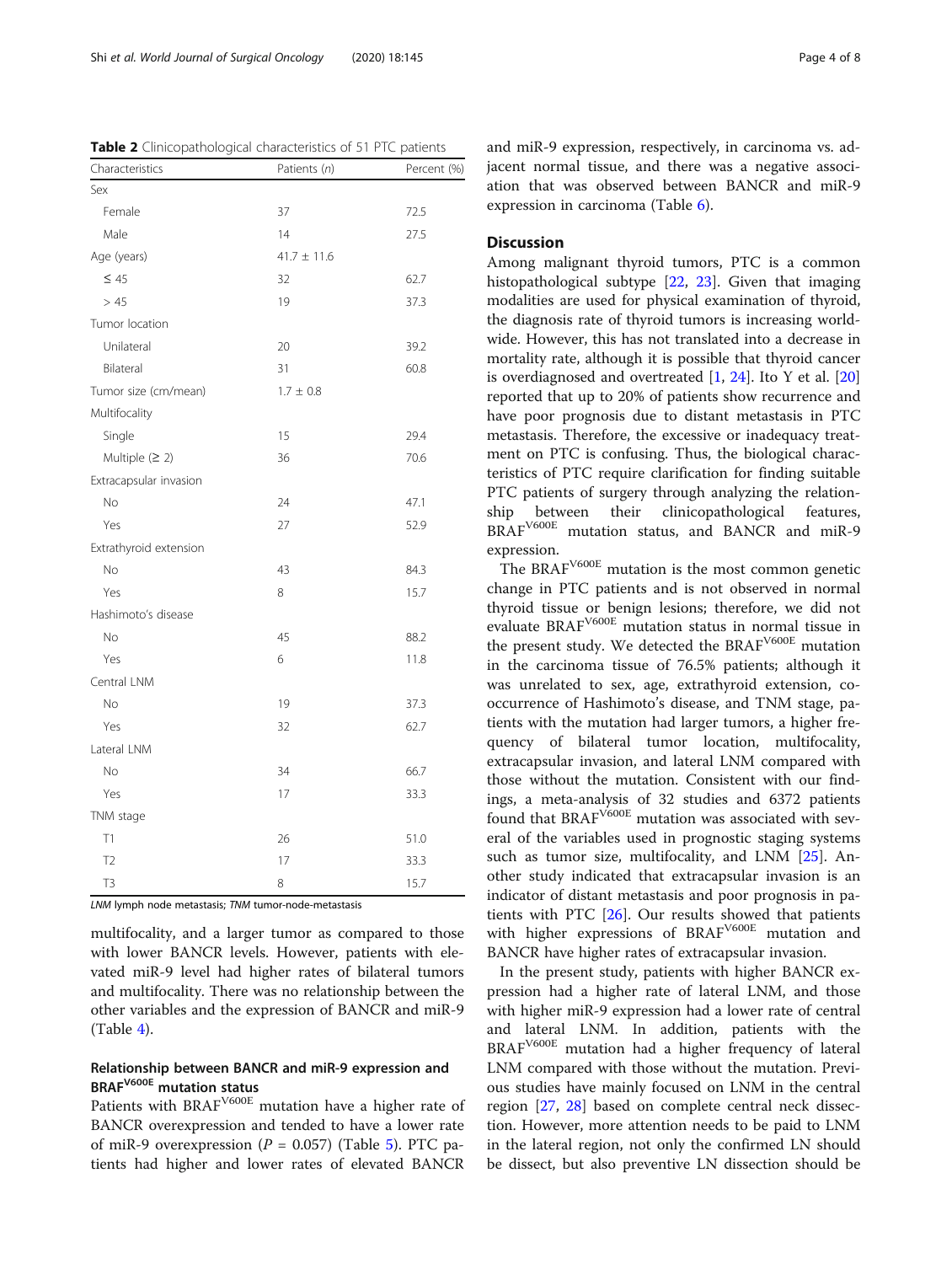|                        | BRAF <sup>V600E</sup> mutation (n) |                | $P$ value | BANCR (n)      |                | $\boldsymbol{\mathcal{P}}$ | $m$ i $R$ -9 $(n)$ |                | $\boldsymbol{P}$ |
|------------------------|------------------------------------|----------------|-----------|----------------|----------------|----------------------------|--------------------|----------------|------------------|
|                        | Yes                                | No             |           | > 0.01         | $\leq$ 0.01    | value                      | > 0.01             | $\leq$ 0.01    | value            |
| Sex                    |                                    |                | 0.471     |                |                | 0.742                      |                    |                | 0.475            |
| Female                 | 27                                 | $10$           |           | 26             | 11             |                            | 20                 | $17\,$         |                  |
| Male                   | 12                                 | $\overline{2}$ |           | $\mathfrak{g}$ | 5              |                            | 6                  | $\,8\,$        |                  |
| Age (years)            |                                    |                | 0.497     |                |                | 0.221                      |                    |                | 0.180            |
| $\leq 45$              | 23                                 | 9              |           | 20             | 12             |                            | 14                 | 18             |                  |
| > 45                   | 16                                 | 3              |           | 15             | $\overline{4}$ |                            | 12                 | $\overline{7}$ |                  |
| Tumor location         |                                    |                | < 0.001   |                |                | 0.654                      |                    |                | 0.645            |
| Unilateral             | 9                                  | 11             |           | 13             | $\overline{7}$ |                            | 11                 | 9              |                  |
| Bilateral              | 30                                 | $\mathbf{1}$   |           | 22             | 9              |                            | 15                 | 16             |                  |
| Tumor size (cm/mean)   | $1.8\,\pm\,0.7$                    | $1.3 \pm 0.4$  | 0.002     | $1.7 \pm 0.8$  | $1.5 \pm 0.6$  | 0.501                      | $1.6\pm0.8$        | $1.7\pm0.7$    | 0.756            |
| Multifocality          |                                    |                | 0.003     |                |                | 0.510                      |                    |                | 0.104            |
| Single                 | $7\overline{ }$                    | 8              |           | $\mathcal{G}$  | 6              |                            | 5                  | 10             |                  |
| Multiple $(≥ 2)$       | 32                                 | $\overline{4}$ |           | 26             | 10             |                            | 21                 | 15             |                  |
| Extracapsular invasion |                                    |                | 0.004     |                |                | 0.036                      |                    |                | 0.121            |
| $\rm No$               | 14                                 | 10             |           | 13             | 11             |                            | 15                 | $\overline{9}$ |                  |
| Yes                    | 25                                 | $\overline{2}$ |           | 22             | 5              |                            | 11                 | 16             |                  |
| Extrathyroid extension |                                    |                | 0.173     |                |                | 0.694                      |                    |                | 0.140            |
| No                     | 31                                 | 12             |           | 30             | 13             |                            | 24                 | 19             |                  |
| Yes                    | $\,8\,$                            | $\mathbf 0$    |           | 5              | $\overline{3}$ |                            | $\overline{2}$     | $\epsilon$     |                  |
| Hashimoto's disease    |                                    |                | 0.616     |                |                | 0.363                      |                    |                | 0.419            |
| $\rm No$               | 35                                 | 10             |           | 32             | 13             |                            | 24                 | 21             |                  |
| Yes                    | $\overline{4}$                     | $\overline{2}$ |           | $\overline{3}$ | 3              |                            | $\overline{2}$     | $\overline{4}$ |                  |
| Central LNM            |                                    |                | 0.101     |                |                | 0.202                      |                    |                | 0.012            |
| No                     | 12                                 | $\overline{7}$ |           | 12             | 6              |                            | 14                 | 5              |                  |
| Yes                    | 27                                 | 5              |           | 23             | $10$           |                            | 12                 | $20\,$         |                  |
| Lateral LNM            |                                    |                | 0.042     |                |                | 0.033                      |                    |                | 0.029            |
| $\rm No$               | 23                                 | 11             |           | $20\,$         | 14             |                            | 21                 | 13             |                  |
| Yes                    | 16                                 | $\mathbf{1}$   |           | 15             | $\overline{2}$ |                            | 5                  | 12             |                  |
| TNM stage              |                                    |                | 0.110     |                |                | 0.470                      |                    |                | 0.291            |
| T1                     | 17                                 | 9              |           | 16             | 10             |                            | 15                 | 11             |                  |
| T2                     | 14                                 | $\mathsf 3$    |           | 12             | 5              |                            | 9                  | $\,8\,$        |                  |
| $\mathsf{T3}$          | 8                                  | $\mathbf 0$    |           | $\overline{7}$ | $\mathbf{1}$   |                            | $\overline{2}$     | $\epsilon$     |                  |

<span id="page-4-0"></span>Table 3 Relationships between clinicopathological characteristics of PTC patients and BRAF<sup>V600E</sup> mutation status and BANCR and miR-9 expression in carcinoma tissue ( $n = 51$ )

BANCR BRAF-activated long non-coding RNA, LNM lymph node metastasis, TNM tumor-node-metastasis

performed in the lateral region to prevent the omission and recurrence of tumor. In addition, BANCR and miR-9 expression in adjacent normal tissue was also associated with tumor location, size, and multifocality. Therefore, for patients with high-risk clinicopathological characteristics, surgical treatment can be relaxed from glandular lobectomy to total thyroidectomy as appropriate.

BANCR is a recently identified lncRNA activated by BRAF that plays an important role in the occurrence and progression of PTC. A qRT-PCR analysis revealed that BANCR is highly expressed in PTC tissue compared with normal tissue; it was also found to promote proliferation, inhibit cell apoptosis, alleviate G1 arrest, and stimulate autophagy in IHH-4 thyroid cancer cells [\[15](#page-7-0)]. In addition, the expression of miR-9 was downregulated in carcinoma compared with adjacent normal tissue in the present study. Consistent with our finding, Sondermann A et al. [\[29\]](#page-7-0) observed the significantly downregulated expression of miR-9 in patients with recurrent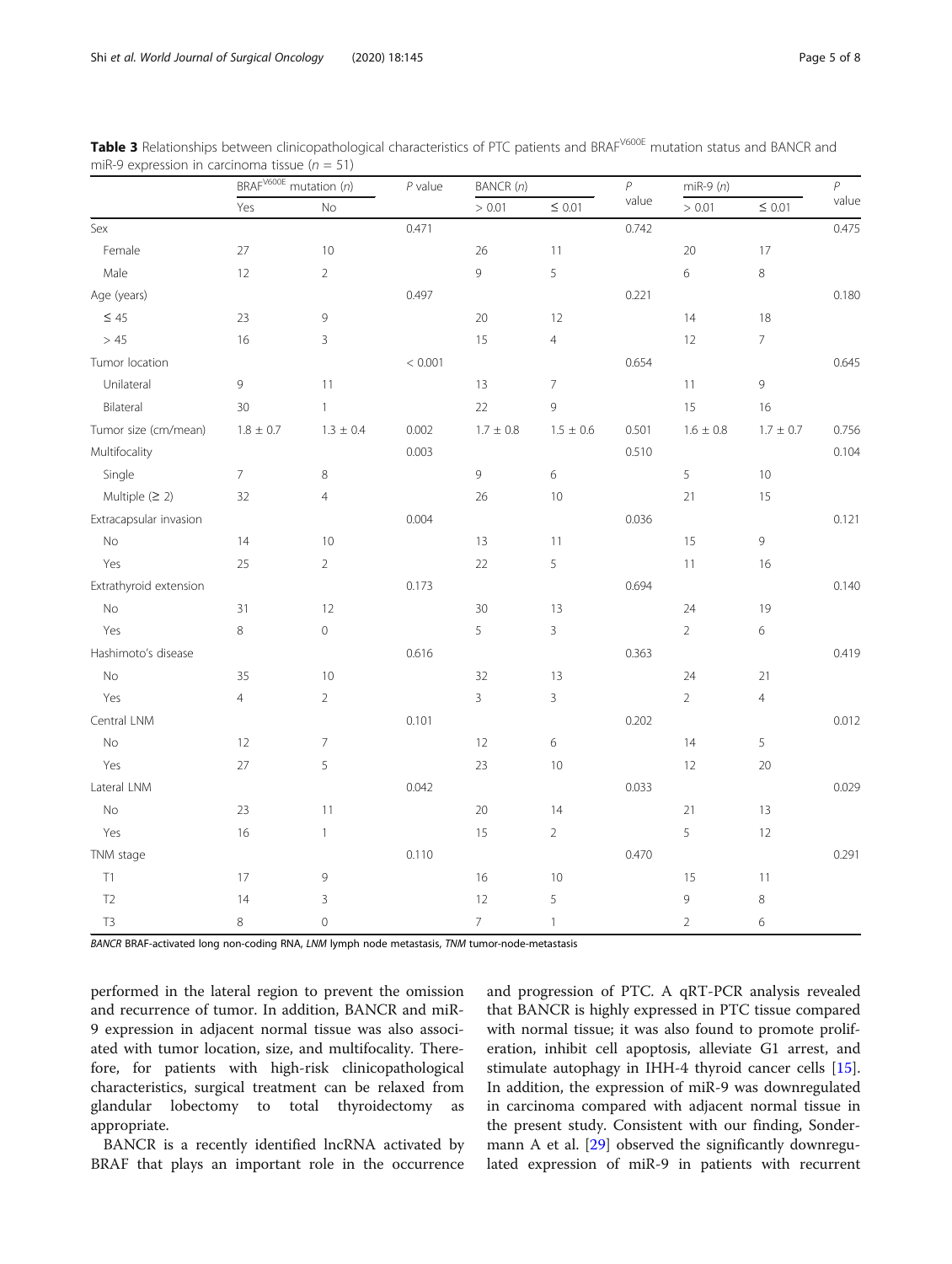| Page 6 of |  |
|-----------|--|
|           |  |

|                        | BANCR(n)       |                 | $\boldsymbol{\rho}$ | $miR-9(n)$               |                          |       |
|------------------------|----------------|-----------------|---------------------|--------------------------|--------------------------|-------|
|                        | > 0.01         | $\leq$ 0.01     | value               | > 0.01                   | $\leq$ 0.01              |       |
| Sex                    |                |                 | 0.063               |                          |                          | 0.185 |
| Female                 | $\mathbf{1}$   | $21\,$          |                     | 18                       | $\overline{4}$           |       |
| Male                   | 3              | $\,$ 6 $\,$     |                     | 5                        | $\overline{4}$           |       |
| Age (years)            |                |                 | 0.621               |                          |                          | 0.123 |
| $\leq$ 45              | $\overline{3}$ | 15              |                     | 11                       | $\overline{7}$           |       |
| $>45\,$                | $\mathbf{1}$   | 12              |                     | 12                       | $\mathbf{1}$             |       |
| Tumor location         |                |                 | 0.007               |                          |                          | 0.006 |
| Unilateral             | $\overline{4}$ | 6               |                     | $\overline{4}$           | $\,$ 6 $\,$              |       |
| Bilateral              | $\,0\,$        | 21              |                     | 19                       | $\sqrt{2}$               |       |
| Tumor size (cm/mean)   | $2.7 \pm 1.3$  | $1.6\,\pm\,0.8$ | 0.031               | $1.7 \pm 0.9$            | $1.8\,\pm\,1.1$          | 0.804 |
| Multifocality          |                |                 | 0.007               |                          |                          | 0.006 |
| Single                 | $\overline{4}$ | 6               |                     | $\overline{4}$           | $\,$ 6 $\,$              |       |
| Multiple $(≥ 2)$       | $\,0\,$        | $21\,$          |                     | 19                       | $\overline{2}$           |       |
| Extracapsular invasion |                |                 | 0.607               |                          |                          | 0.412 |
| No                     | 1              | 13              |                     | 9                        | 5                        |       |
| Yes                    | 3              | 14              |                     | 14                       | $\mathsf 3$              |       |
| Extrathyroid extension |                |                 | 0.268               |                          |                          | 0.642 |
| $\rm No$               | $\overline{2}$ | $21\,$          |                     | 16                       | $\overline{\phantom{a}}$ |       |
| Yes                    | $\overline{2}$ | 6               |                     | $7\overline{ }$          | $\overline{1}$           |       |
| Hashimoto's disease    |                |                 | 0.561               |                          |                          | 0.298 |
| $\mathsf{No}$          | $\overline{4}$ | 21              |                     | 17                       | $\,8\,$                  |       |
| Yes                    | $\mathbb O$    | 6               |                     | $\,$ 6 $\,$              | $\mathbb O$              |       |
| Central LNM            |                |                 | 0.295               |                          |                          | 0.66  |
| $\mathsf{No}$          | $\mathbb O$    | 9               |                     | $\,$ 6 $\,$              | $\mathsf 3$              |       |
| Yes                    | $\overline{4}$ | $18\,$          |                     | 17                       | 5                        |       |
| Lateral LNM            |                |                 | 0.268               |                          |                          | 0.178 |
| No                     | $\overline{2}$ | 21              |                     | 19                       | $\overline{4}$           |       |
| Yes                    | $\overline{2}$ | $\,$ 6 $\,$     |                     | $\overline{4}$           | $\overline{4}$           |       |
| TNM stage              |                |                 | 0.490               |                          |                          | 0.640 |
| T1                     | $\overline{2}$ | 15              |                     | 12                       | 5                        |       |
| T <sub>2</sub>         | $\,0\,$        | 6               |                     | $\overline{4}$           | $\sqrt{2}$               |       |
| T <sub>3</sub>         | $\overline{2}$ | 6               |                     | $\overline{\mathcal{I}}$ | $\mathbf{1}$             |       |

<span id="page-5-0"></span>

|  | <b>Table 4</b> Relationship between clinicopathological characteristics and BANCR and miR-9 expression in adjacent normal tissue (n = 31) |  |  |
|--|-------------------------------------------------------------------------------------------------------------------------------------------|--|--|
|  |                                                                                                                                           |  |  |

LNM lymph node metastasis, TNM tumor-node-metastasis

Table 5 Relationship between BRAF<sup>V600E</sup> mutation status and BANCR and miR-9 expression in carcinoma tissues ( $n = 51$ )

|              |     | BRAF <sup>V600E</sup><br>mutation |       |
|--------------|-----|-----------------------------------|-------|
|              | Yes | No                                |       |
| <b>BANCR</b> |     |                                   | 0.033 |
| $\leq 0.01$  | 9   | 7                                 |       |
| > 0.01       | 30  | 5                                 |       |
| miR-9        |     |                                   | 0.057 |
| $\leq 0.01$  | 22  | 3                                 |       |
| > 0.01       | 17  | 9                                 |       |

BANCR BRAF-activated long non-coding RNA

PTC, which can be used as a prognostic indicator of PTC. Gu Y et al. [\[30\]](#page-7-0) found that miR-9 may inhibit the activity of PTC cells and tumor growth by directly targeting the expression of BRAF in PTC. In the present study, patients with BRAF<sup>V600E</sup> mutation have a higher rate of BANCR overexpression and tended to have a lower rate of miR-9 overexpression ( $P = 0.057$ ), and there is a negative association were found between BANCR and miR-9 expression levels. One study reported that, in gastric cancer cells, downregulation of BANCR decreased NF-κB activity and inhibited cell proliferation while promoting apoptosis, whereas overexpression of NF-κB—a target of miR-9 that regulates cancer cell growth—and inhibition of miR-9 reversed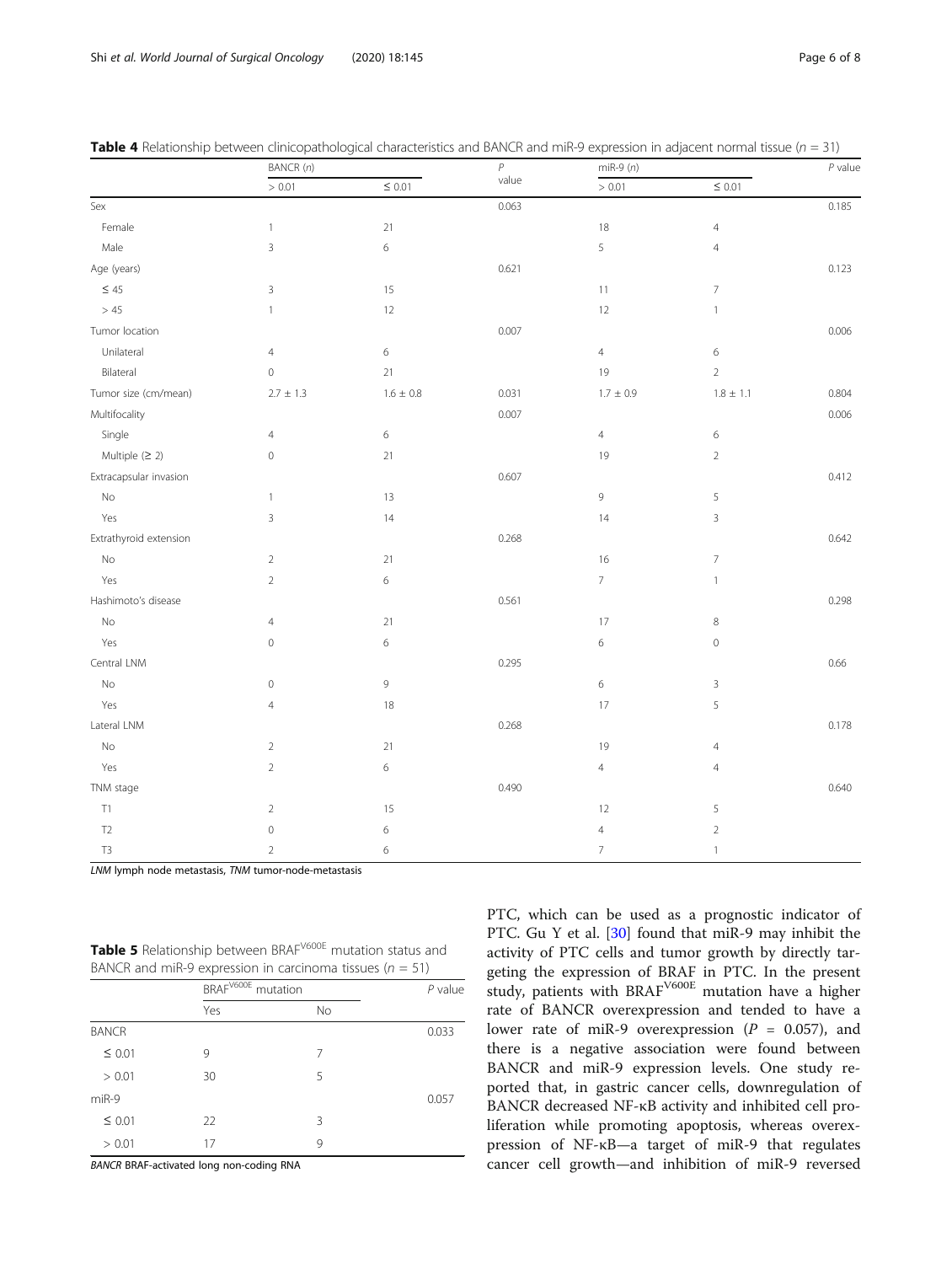| Different tissues             | miR-9          |                | $P$ value | <b>BANCR</b>   |             |         |
|-------------------------------|----------------|----------------|-----------|----------------|-------------|---------|
|                               | > 0.01         | $\leq 0.01$    |           | > 0.01         | $\leq 0.01$ |         |
| Carcinoma tissue ( $n = 51$ ) | 26             | 25             | 0.038     | 35             | 16          | < 0.001 |
| Adjacent tissue ( $n = 31$ )  | 23             | 8              |           | $\overline{4}$ | 27          |         |
| Carcinoma tissue              |                |                |           |                |             |         |
| <b>BANCR</b>                  |                |                |           |                |             |         |
| > 0.01                        | 14             | 21             | 0.020     | -              |             |         |
| $\leq 0.01$                   | 12             | $\overline{4}$ |           |                |             |         |
| Adjacent tissue               |                |                |           |                |             |         |
| <b>BANCR</b>                  |                |                | 0.268     |                |             |         |
| > 0.01                        | $\overline{2}$ | $\overline{2}$ |           |                |             |         |
| $\leq 0.01$                   | 21             | 6              |           |                |             |         |

<span id="page-6-0"></span>Table 6 BANCR and miR-9 expression in carcinoma and adjacent normal tissues

BANCR BRAF-activated long non-coding RNA

these effects [\[18](#page-7-0)]. Given that BANCR is a lncRNA activated by BRAF, we speculate that BRAF<sup>V600E</sup> mutation and BANCR and miR-9 expression together contribute to PTC development and progression. There were some limitations to this study such as the small size of the study population and the fact that BANCR and miR-9 expression was not evaluated in all adjacent tissues. Therefore, additional studies are needed to validate our findings. In addition,  $\text{BRAF}^{\text{V600E}}$  mutation can be determined by fine-needle aspiration cytology with the current hospital detection technology, while the preoperative sample size is not enough to determine the BANCR and miR-9 expression. The sample size obtained during the operation is enough for determining the BRAF<sup>V600E</sup> mutation, BANCR, and miR-9 expression, but there is still a lack of rapid detection and analysis technology at present. Therefore, rapid gene detection before and during operation is not available. By expanding the number of retrospective studies to increase the evidence of clinical inquiry and the development of rapid detection technology, it is expected that the research results will be used in clinical practice in the future.

## Conclusions

In conclusion, our results demonstrate that the tumor size, bilateral tumor location, multifocality, extracapsular invasion, and lateral LNM are closely associated with BRAFV600E mutation, and the BANCR and miR-9 expression, which could be as the high-risk clinicopathological characteristics. Particularly, PTC patients with high-risk clinicopathological characteristics, BRAFV600E mutation, and high BANCR expression and low miR-9 expression needed earlier surgical treatment, and are recommended for total thyroidectomy in primary surgery for reducing the risk of recurrence. These findings provide new insight into the molecular basis for PTC and can inform strategies for the management of PTC.

## Acknowledgements

Not applicable.

#### Authors' contributions

CS and TS contributed to conceptualization; JC, ML, CD, YL, WZ, GW, and JM contributed to the data collection; CS and WG contributed to the data analysis; WZ and CL contributed to the project administration; CS and YL contributed to writing and editing of the paper. The authors read and approved the final manuscript.

#### Funding

This work was supported by projects of Innovative Scientific Research of Harbin Medical University (2017LCZX53) and Provincial Natural Science Foundation (H2017005).

#### Availability of data and materials

The datasets generated and/or analyzed during the current study are available from the corresponding author on reasonable request.

#### Ethics approval and consent to participate

The Ethics Committee of the Second Affiliated Hospital of Harbin Medical University approved this study, and consent was provided by all participants

#### Consent for publication

Not applicable

#### Competing interests

The authors declare that they have no competing interests.

#### Author details

<sup>1</sup>The Fourth Department of General Surgery, the Second Affiliated Hospital, Harbin Medical University, 246 Xuefu Road, Harbin 150001, Heilongjiang Province, China. <sup>2</sup>The Department of Head and Neck Surgery, General Hospital of Heilongjiang Province Land Reclamation Bureau, Harbin 150088, Heilongjiang Province, China. <sup>3</sup>The Fourth Department of General Surgery, Harbin First Hospital Affiliated to Harbin Institute of Technology, Harbin 150010, Heilongiiang Province, China.

#### Received: 30 April 2020 Accepted: 18 June 2020 Published online: 27 June 2020

#### References

- 1. La Vecchia C, Malvezzi M, Bosetti C, et al. Thyroid cancer mortality and incidence: a global overview. Int J Cancer. 2015;136:2187–95.
- 2. Moo TA, McGill J, Allendorf J, et al. Impact of prophylactic central neck lymph node dissection on early recurrence in papillary thyroid carcinoma. World J Surg. 2010;34:1187–91.